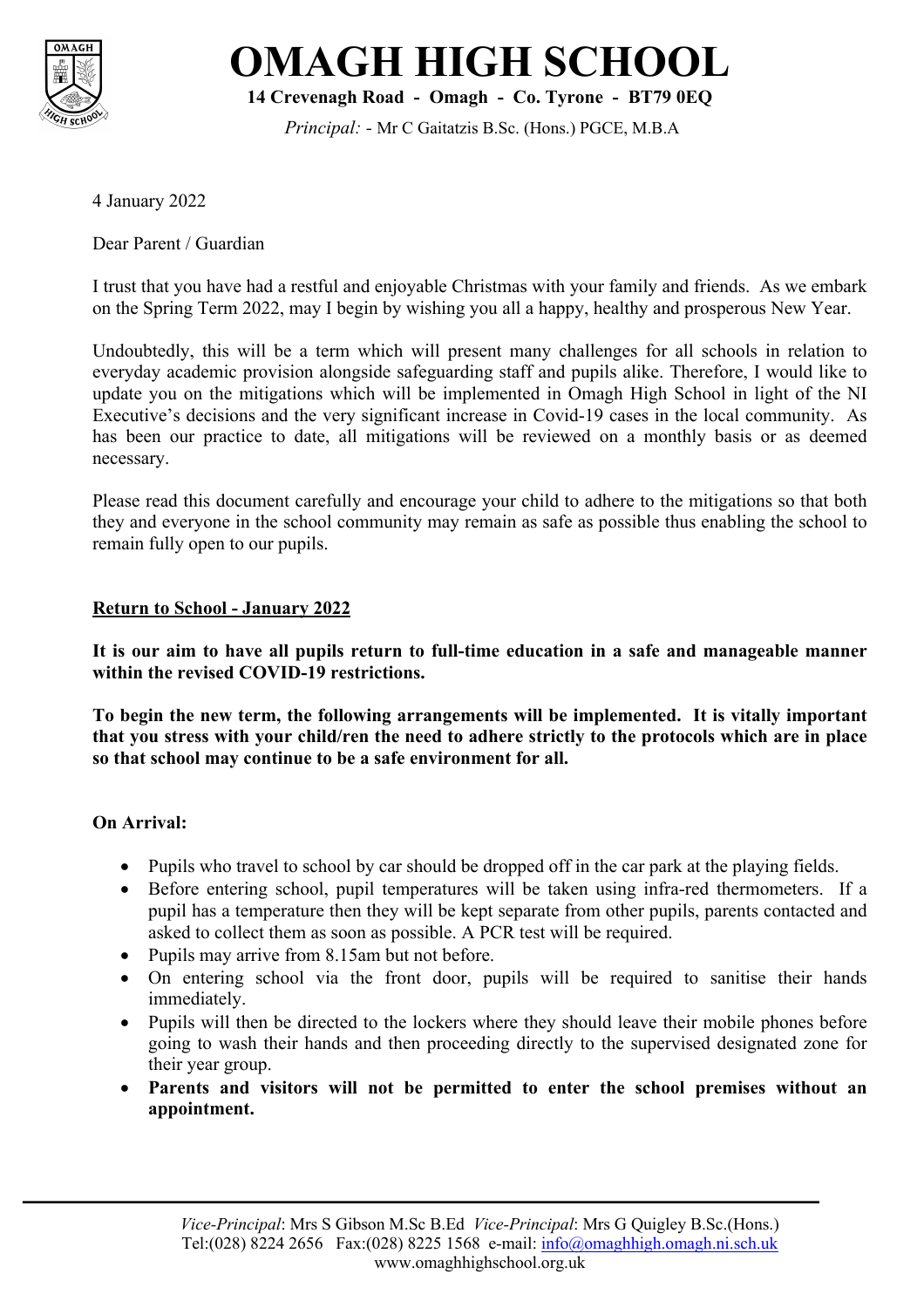

# **OMAGH HIGH SCHOOL**

**14 Crevenagh Road - Omagh - Co. Tyrone - BT79 0EQ**

*Principal: -* Mr C Gaitatzis B.Sc. (Hons.) PGCE, M.B.A

# **In School:**

- Social distancing (where possible) and a one-way system are in place. Pupils are expected to adhere to these requirements.
- Pupils will be escorted from their designated zones to registration classes at 8.55am.
- Hand sanitisers have been placed in all classrooms. These should be used before entry to rooms and when leaving rooms.
- Classrooms will have strict seating plans.
- Face masks **MUST** be worn at all times within the building unless medical exemptions exist or when eating in the canteen or gym at break time. Please note exemption will only be granted on medical grounds.
- Sanctions will be imposed where pupils wilfully refuse to adhere to the mitigations in place.
- There will be staggered break and lunch times for year groups to allow for 'protective bubbles' and social distancing measures in the canteen. **Only 6 pupils per table in the canteen.**
- Years 11 and 12 will have their break in the gym. Food will be available from the canteen.
- The Close Contact Centre will be in operation for those identified as Close Contacts. Further details regarding Close Contacts will be given in writing to your child on Wednesday 5 January 2022. A form for completion by parents will be included. Please read this form, complete the required section and return it with your child to school on Thursday 6 January 2022.

### **Departure at the end of the school day:**

- Homework club **will run after school each day** 3.30 4.30pm and will operate in the morning and during early lunch each day.
- There is a staggered departure.
- Years 8, 9 and 10 leave school at 3.20pm. Please arrange for collection at this time if necessary.
- Years 10, 11, 12, 13 & 14 leave at  $3.25$ pm.

## **LATERAL FLOW TESTING PROGRAMME – NEW INFORMATION**

I would like to once again offer this programme to all pupils and urge you to request tests for your child if you have not previously done so as LFTs are a vital mitigation in reducing the spread of infection amongst our school community.

LFTs are the method now being advocated for use when an individual is identified as a Close Contact or indeed a positive case and will be a means of returning pupils to class sooner than when PCRs were required.

**On Wednesday 5 January 2022 your child will be given a form outlining how LFTs will be used as a mitigation in school. Please complete the consent form on this and return it with your child to their Registration teacher on Thursday 6 January 2022.**

Your cooperation in this matter will be greatly appreciated.